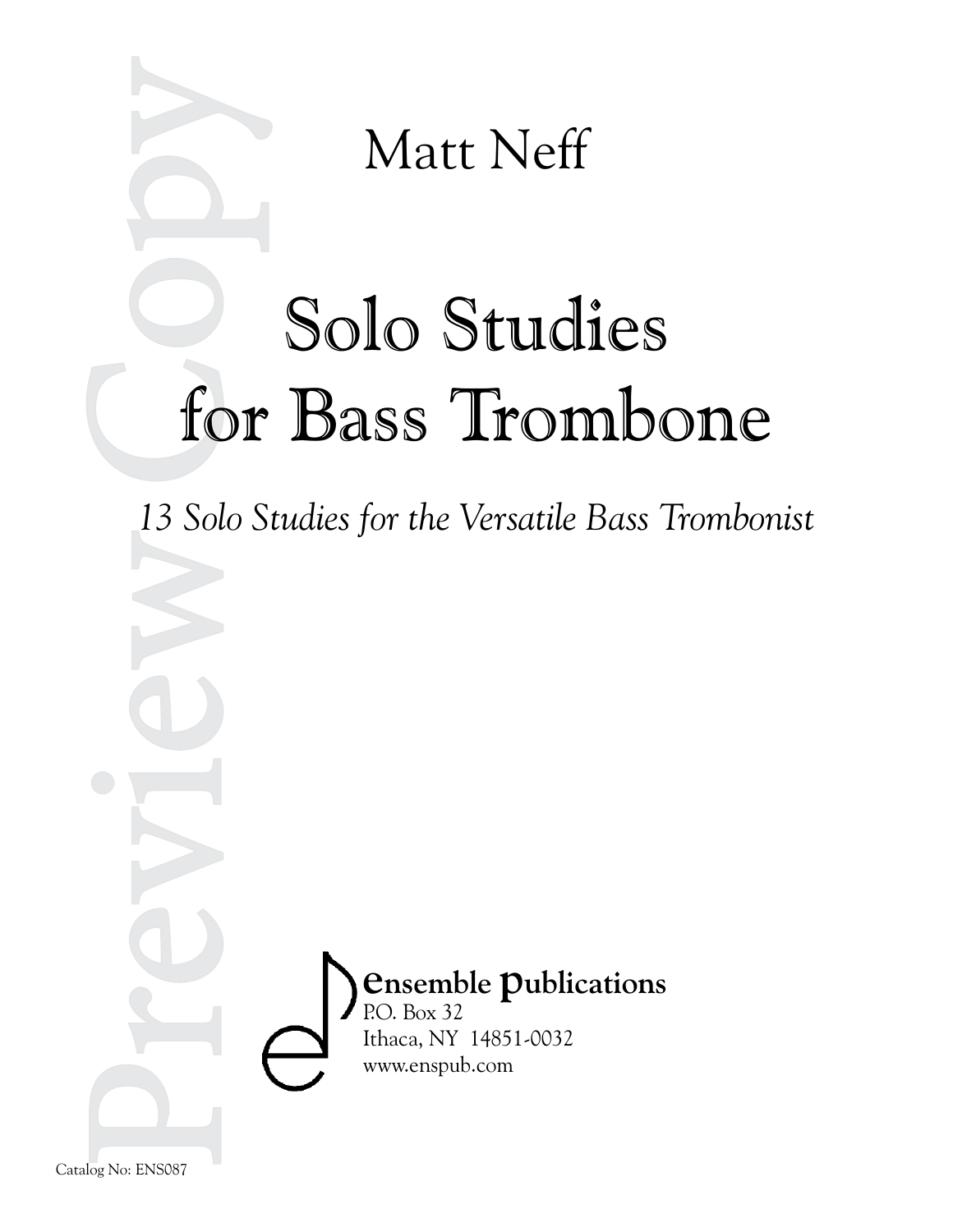#### Solo Studies for Bass Trombone

*Strive for a smooth broad sound and long phrases, while at the same time paying careful attention to clear articulations and accents.*

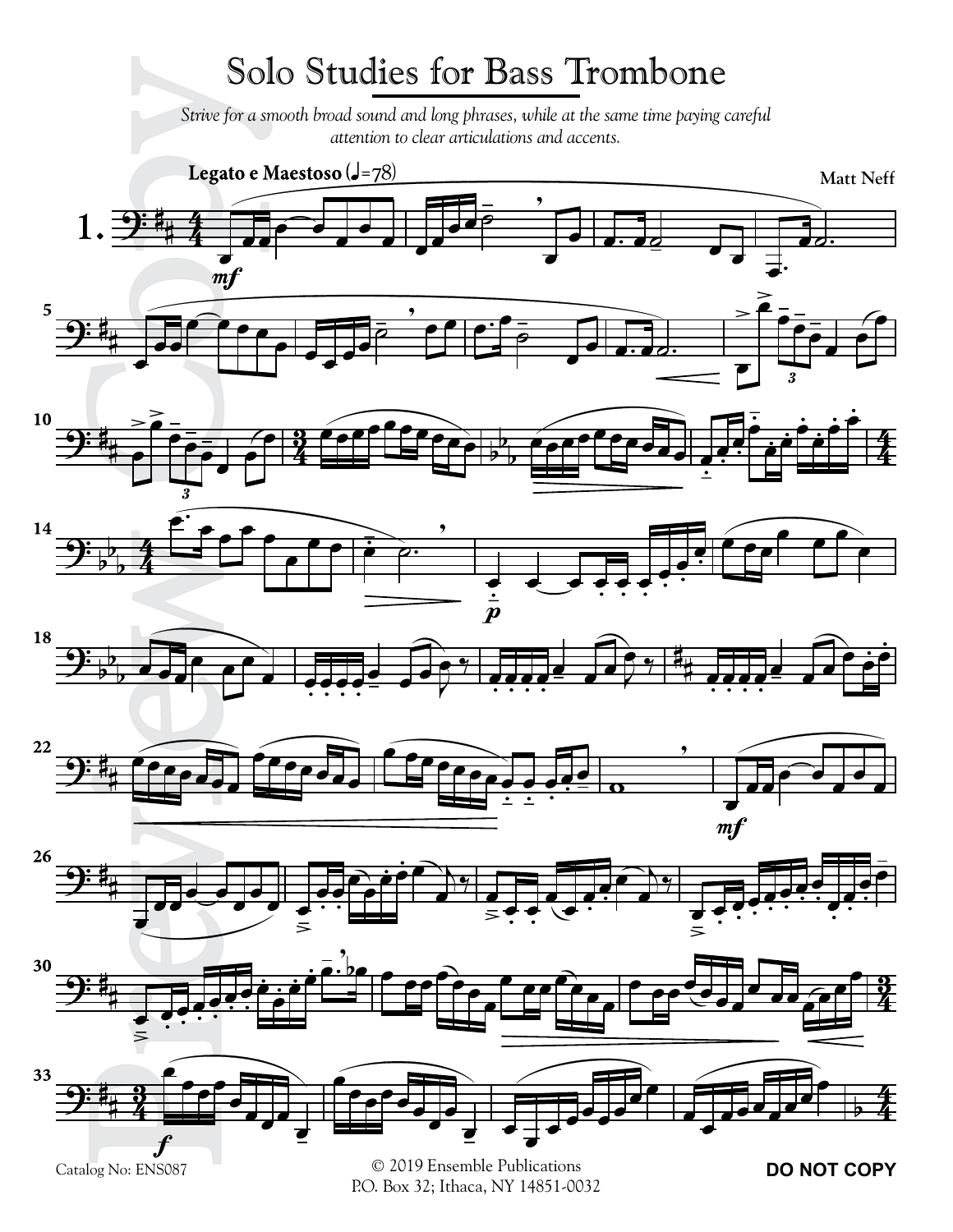

Catalog No: ENS087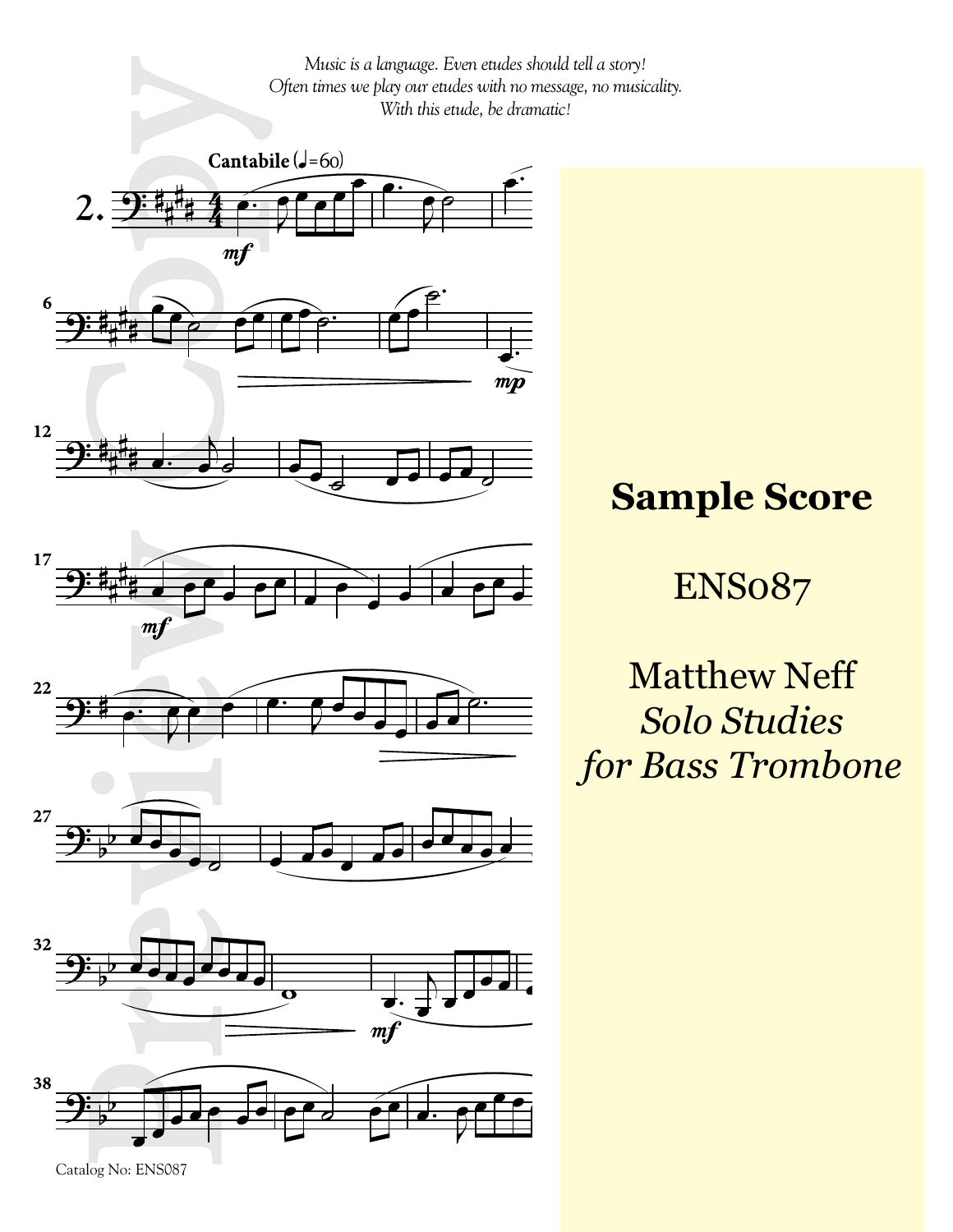*Bass Trombonists are lucky! We are able to play in many styles and genres! To sound authentic, we must take time to listen to many kinds of music and incorporate that into our playing. This etude incorporates style and articulations you might find in today's pop music.*

Driving Rock Feel (J=132)

















### **Sample Score**

#### ENS087

Matthew Neff *Solo Studies for Bass Trombone*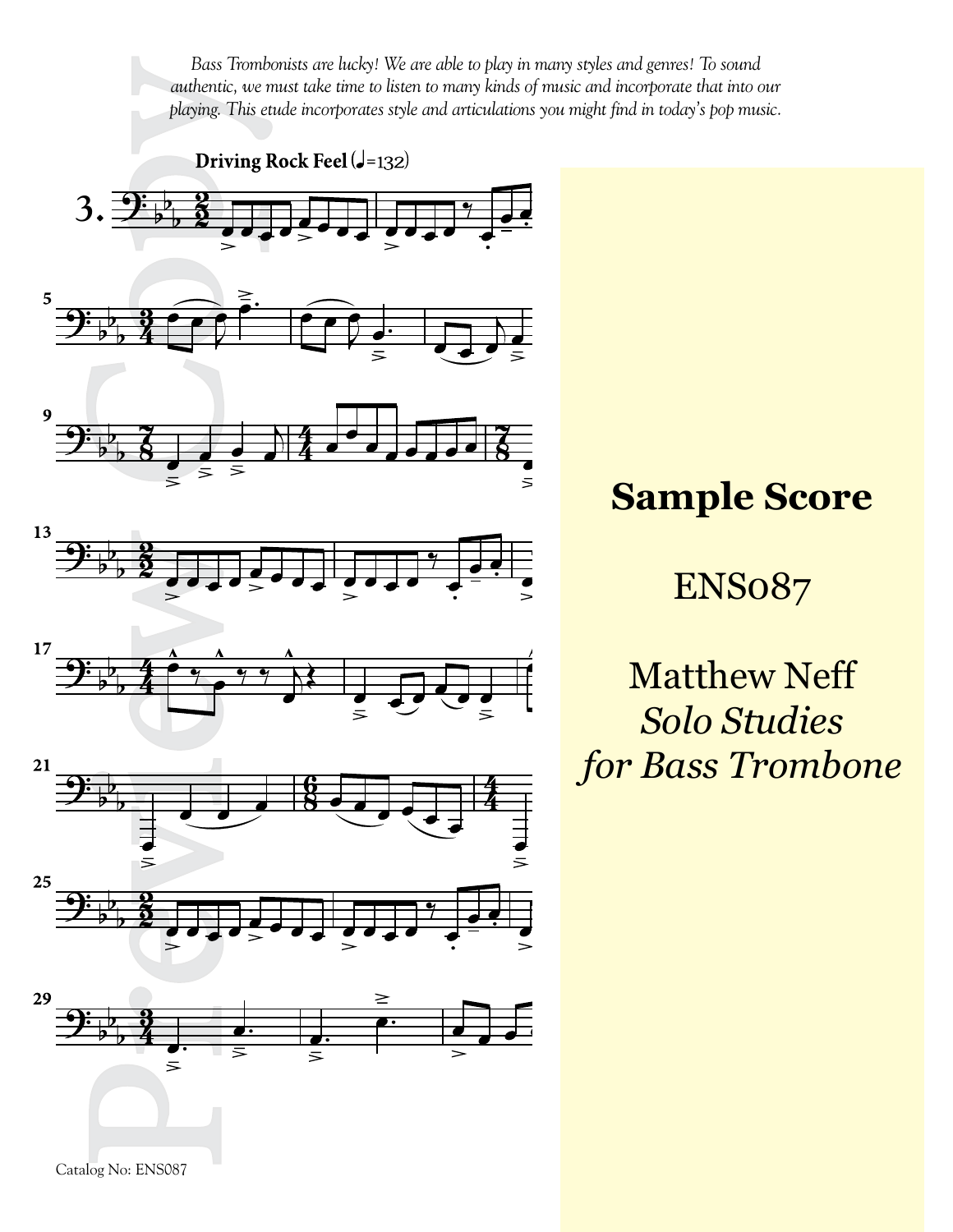*The Tango is a sultry partner dance. The interplay between partners caused the Tango to be highly controversial and even banned in its early years! This dance is a blend of cultures and brings drama to the dance and dancers. Note: it is nearly impossible to play this while holding a rose between your teeth!*



















## **Sample Score**

ENS087

Matthew Neff *Solo Studies for Bass Trombone*